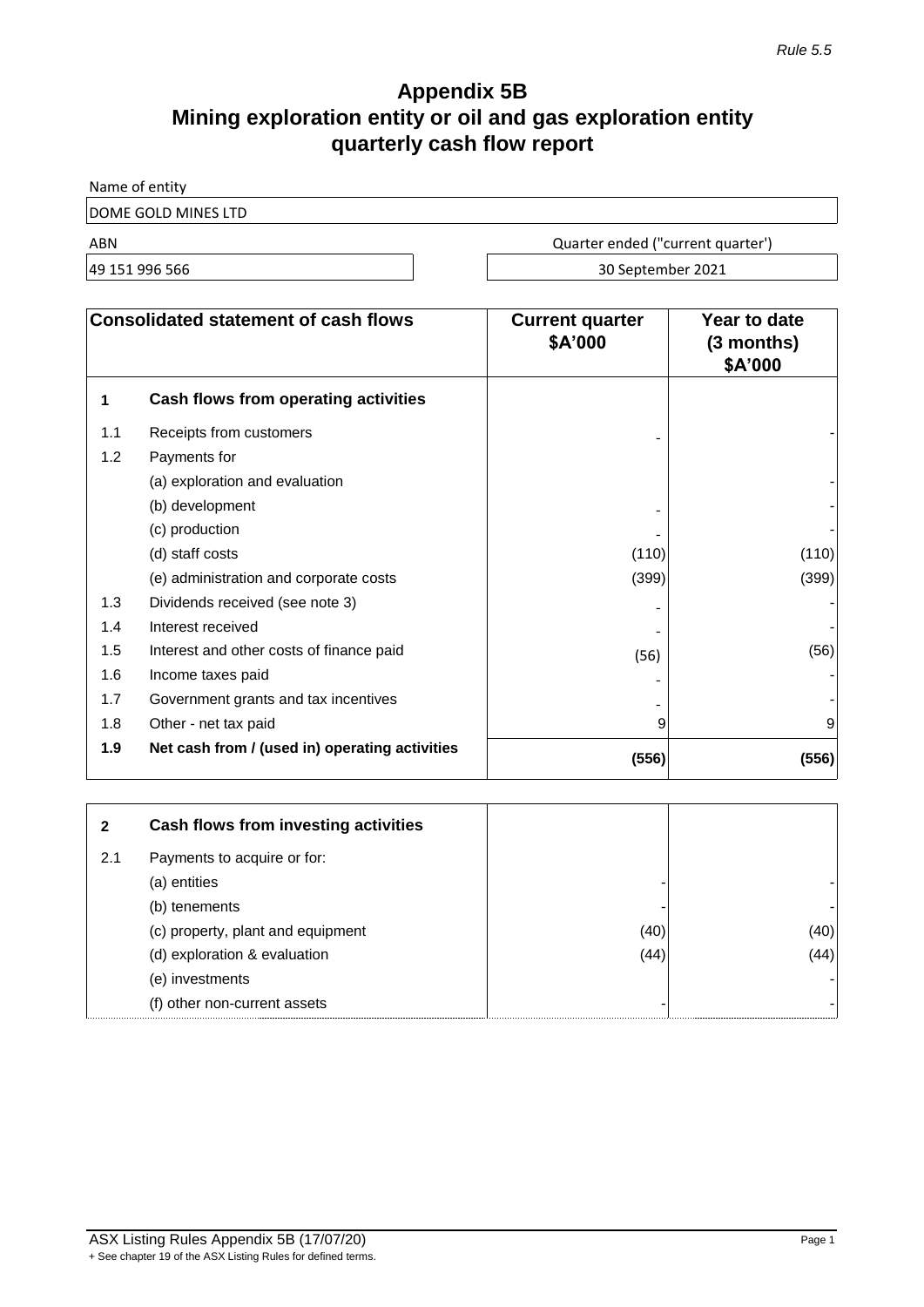**Appendix 5B Mining exploration entity or oil and gas exploration entity quarterly cash flow report**

| <b>Consolidated statement of cash flows</b> |                                                | <b>Current quarter</b><br>\$A'000 | Year to date<br>$(3$ months)<br>\$A'000 |
|---------------------------------------------|------------------------------------------------|-----------------------------------|-----------------------------------------|
| 2.2                                         | Proceed from the disposal of                   |                                   |                                         |
|                                             | (a) entities                                   |                                   |                                         |
|                                             | (b) tenements                                  |                                   |                                         |
|                                             | (c) property, plant and equipment              |                                   |                                         |
|                                             | (d) investments                                |                                   |                                         |
|                                             | (e) other non-current assets                   |                                   |                                         |
| 2.3                                         | Cash flows from loans to other entities        |                                   |                                         |
| 2.4                                         | Dividends received (see note 3)                |                                   |                                         |
| 2.5                                         | Other - net cash paid on deposit               |                                   |                                         |
| 2.6                                         | Net cash from / (used in) investing activities | (84)                              | (84)                                    |

| 3.   | Cash flows from financing activities                                                       |       |       |
|------|--------------------------------------------------------------------------------------------|-------|-------|
| 3.1  | Proceeds from issues of equity securities<br>(excluding convertible debts securities)      | 2,741 | 2,741 |
| 3.2  | Proceeds from issue of convertible debt securities                                         |       |       |
| 3.3  | Proceeds from exercise of options                                                          |       |       |
| 3.4  | Transaction costs related to issues of equity<br>securities or convertible debt securities | (426) | (426) |
| 3.5  | Proceeds from borrowings                                                                   |       |       |
| 3.6  | Repayment of borrowings                                                                    | (694) | (694) |
| 3.7  | Transaction costs related to loans and borrowings                                          |       |       |
| 3.8  | Dividends paid                                                                             |       |       |
| 3.9  | Other - lease liability paid                                                               |       |       |
| 3.10 | Net cash from / (used in) financing activities                                             | 1,621 | 1,621 |

| 4.  | Net increase / (decrease) in cash and cash<br>equivalents for the period |       |       |
|-----|--------------------------------------------------------------------------|-------|-------|
| 4.1 | Cash and cash equivalents at beginning of period                         | 201   | 201   |
| 4.2 | Net cash from / (used in) operating activities (item<br>$1.9$ above)     | (556) | (556) |
| 4.3 | Net cash from / (used in) investing activities (item<br>2.6 above)       | (84)  | (84)  |
| 4.4 | Net cash from / (used in) financing activities (item<br>$3.10$ above)    | 1,621 | 1,621 |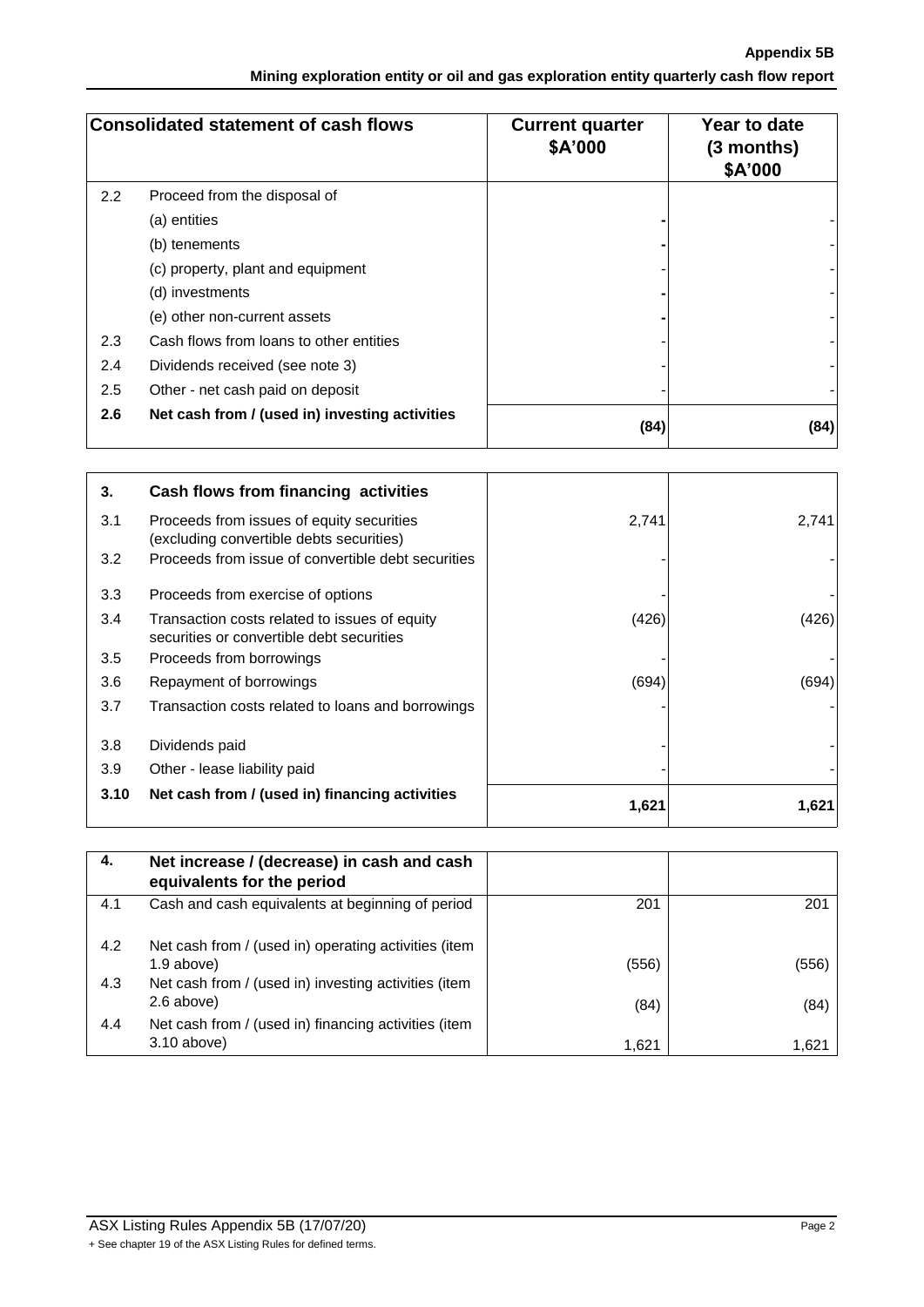## **Appendix 5B Mining exploration entity or oil and gas exploration entity quarterly cash flow report**

|     | Consolidated statement of cash flows                 | <b>Current quarter</b><br>\$A'000 | Year to date<br>(3 months)<br>\$A'000 |
|-----|------------------------------------------------------|-----------------------------------|---------------------------------------|
| 4.5 | Effect of movement in exchange rates on cash<br>held |                                   | 01                                    |
| 4.6 | Cash and cash equivalents at end of period           | 1,182                             | 1,182                                 |

| 5.  | Reconciliation of cash and cash equivalents<br>at the end of the quarter (as shown in the<br>consolidated statement of cash flows) to the related<br>items in the accounts | <b>Current quarter</b><br>\$A'000 | <b>Previous quarter</b><br>\$A'000 |
|-----|----------------------------------------------------------------------------------------------------------------------------------------------------------------------------|-----------------------------------|------------------------------------|
| 5.1 | Bank balances                                                                                                                                                              | 362                               | 201                                |
| 5.2 | Call deposits                                                                                                                                                              | 820                               |                                    |
| 5.3 | <b>Bank overdrafts</b>                                                                                                                                                     |                                   |                                    |
| 5.4 | Other (provide details)                                                                                                                                                    |                                   |                                    |
| 5.5 | Cash and cash equivalents at end of quarter<br>(should equal item 4.6 above)                                                                                               | 1,182                             | 201                                |

| 6.                                                                                                                                                       | Payments to related parties of the entity and their associates                             | <b>Current quarter</b><br>\$A'000 |  |
|----------------------------------------------------------------------------------------------------------------------------------------------------------|--------------------------------------------------------------------------------------------|-----------------------------------|--|
| 6.1                                                                                                                                                      | Aggregate amount of payments to related parties and their associates included<br>in item 1 | 39                                |  |
| 6.2                                                                                                                                                      | Aggregate amount of payments to related parties and their associates included<br>in item 2 |                                   |  |
| Note: if any amounts are shown in items 6.1 or 6.2, your quarterly activity report must include a description of, and an explanation for, such payments. |                                                                                            |                                   |  |
|                                                                                                                                                          | Directors fees                                                                             |                                   |  |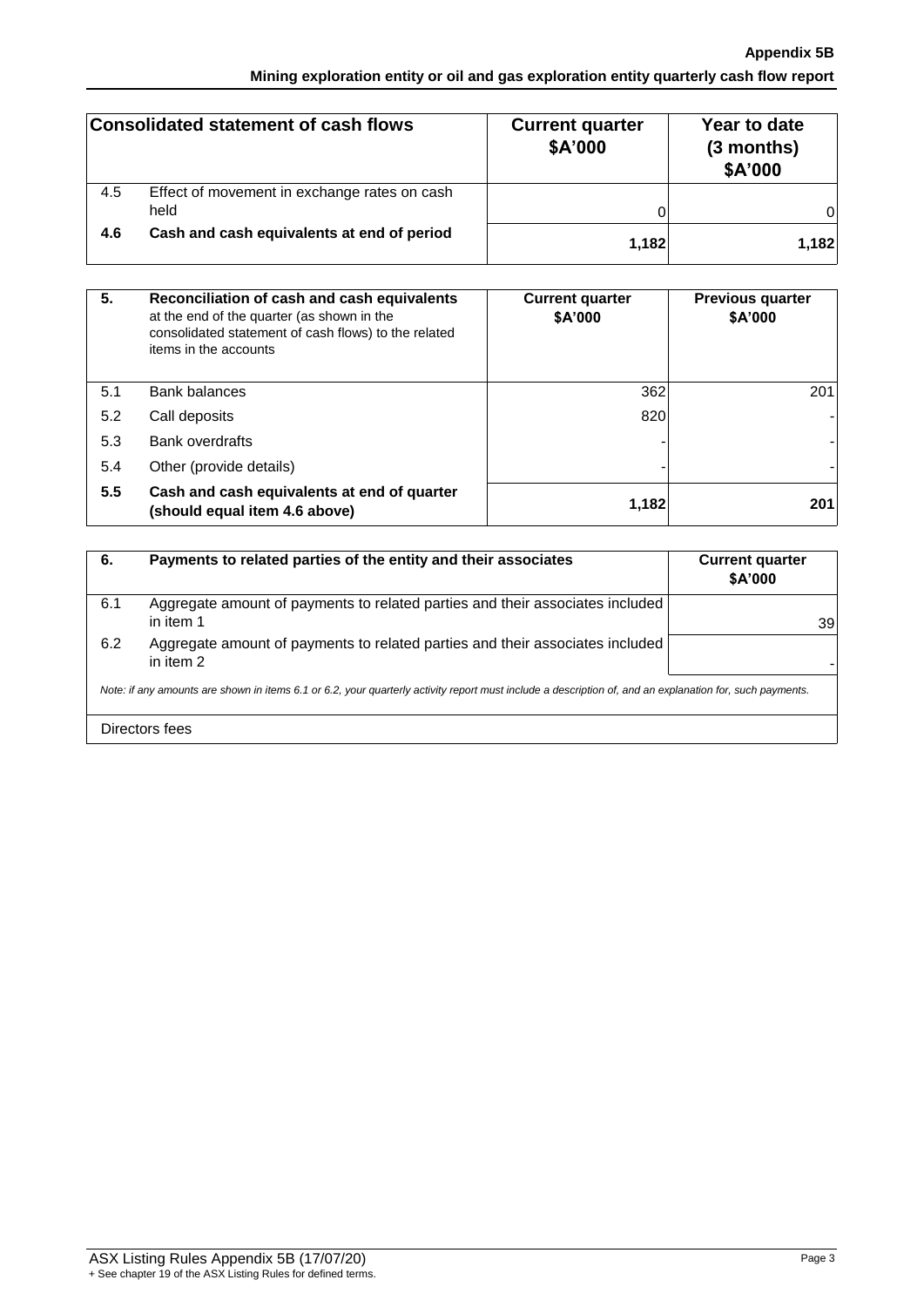### **Appendix 5B**

**Mining exploration entity or oil and gas exploration entity quarterly cash flow report**

| 7.  | <b>Financing facilities</b><br>Note: the term "facility' includes all forms of financing arrangements<br>available to the entity.<br>Add notes as necessary for an understanding of the sources of<br>finance available to the entity.                                                                                                                                                                                                                                                                                                                                                                                                                                                                                                                                             | <b>Total facility amount at</b><br>quarter end<br>\$A'000 | Amount drawn at<br>quarter end<br>\$A'000 |  |
|-----|------------------------------------------------------------------------------------------------------------------------------------------------------------------------------------------------------------------------------------------------------------------------------------------------------------------------------------------------------------------------------------------------------------------------------------------------------------------------------------------------------------------------------------------------------------------------------------------------------------------------------------------------------------------------------------------------------------------------------------------------------------------------------------|-----------------------------------------------------------|-------------------------------------------|--|
| 7.1 | Loan facilities                                                                                                                                                                                                                                                                                                                                                                                                                                                                                                                                                                                                                                                                                                                                                                    | 4,960                                                     | 161                                       |  |
| 7.2 | Credit standby arrangements                                                                                                                                                                                                                                                                                                                                                                                                                                                                                                                                                                                                                                                                                                                                                        |                                                           |                                           |  |
| 7.3 | Other (please specify)                                                                                                                                                                                                                                                                                                                                                                                                                                                                                                                                                                                                                                                                                                                                                             |                                                           |                                           |  |
| 7.4 | <b>Total financing facilities</b>                                                                                                                                                                                                                                                                                                                                                                                                                                                                                                                                                                                                                                                                                                                                                  | 4,960                                                     | 161                                       |  |
| 7.5 | Unused financing facilities available at quarter end                                                                                                                                                                                                                                                                                                                                                                                                                                                                                                                                                                                                                                                                                                                               |                                                           | 4,799                                     |  |
| 7.6 | Include in the box below a description of each facility above, including the lender, interest rate, maturity<br>date and whether it is secured or unsecured. If any additional financing facilities have been entered into<br>or are proposed to be entered into after quarter end, include a note providing details of those facilities as<br>well.<br>Lender: Repaust Mining Services Pty Ltd 5% unsecured loan \$500K loan facility, maturity date 31/12/2022<br>Lender: Blue Ridge Interactive Ltd 5% unsecured loan \$3.5m loan facility, maturity date 31/12/2022<br>Lender: Mr Garry Lowder 10% unsecured loan \$160k loan facility, maturity date 31/12/2022<br>Lender: Fleet Market Investments Pty Itd 10% unsecured loan \$800k loan facility, maturity date 31/12/2022 |                                                           |                                           |  |
|     |                                                                                                                                                                                                                                                                                                                                                                                                                                                                                                                                                                                                                                                                                                                                                                                    |                                                           |                                           |  |
| 8.  | Estimated cash available for future operating activities<br>\$A'000                                                                                                                                                                                                                                                                                                                                                                                                                                                                                                                                                                                                                                                                                                                |                                                           |                                           |  |
| 8.1 | Net cash from / (used in) operating activities (item 1.9)                                                                                                                                                                                                                                                                                                                                                                                                                                                                                                                                                                                                                                                                                                                          |                                                           | (556)                                     |  |
| 8.2 | (Payments for exploration & evaluation classified as investing activities) (item                                                                                                                                                                                                                                                                                                                                                                                                                                                                                                                                                                                                                                                                                                   |                                                           |                                           |  |
|     | 2.1(d)                                                                                                                                                                                                                                                                                                                                                                                                                                                                                                                                                                                                                                                                                                                                                                             |                                                           | (44)                                      |  |
| 8.3 | Total relevant outgoings (item $8.1 +$ item $8.2$ )                                                                                                                                                                                                                                                                                                                                                                                                                                                                                                                                                                                                                                                                                                                                |                                                           | (600)                                     |  |
| 8.4 | Cash and cash equivalents at quarter end (item 4.6)                                                                                                                                                                                                                                                                                                                                                                                                                                                                                                                                                                                                                                                                                                                                |                                                           | 1,182                                     |  |
| 8.5 | Unused finance facilities available at quarter end (item 7.5)<br>4,799<br>Total avilable funding (item $8.4 +$ item $8.5$ )                                                                                                                                                                                                                                                                                                                                                                                                                                                                                                                                                                                                                                                        |                                                           |                                           |  |
| 8.6 |                                                                                                                                                                                                                                                                                                                                                                                                                                                                                                                                                                                                                                                                                                                                                                                    |                                                           | 5,981                                     |  |
| 8.7 | Estimated quarters of funding available (item 8.6 divided by item 8.3)                                                                                                                                                                                                                                                                                                                                                                                                                                                                                                                                                                                                                                                                                                             |                                                           | 10                                        |  |
|     | Note: if the entity has reported positive relevant outgoings (ie a net cash inflow) in item 8.3, answer item 8.7 as "N/A". Otherwise, a figure for the<br>estimated quarters of funding available must be included in item 8.7.                                                                                                                                                                                                                                                                                                                                                                                                                                                                                                                                                    |                                                           |                                           |  |
| 8.8 | If item 8.7 is less than 2 quarters, please provide answers to the following questions:                                                                                                                                                                                                                                                                                                                                                                                                                                                                                                                                                                                                                                                                                            |                                                           |                                           |  |
|     | 8.8.1<br>Does the entity expect that it will continue to have the current level of net operating<br>cash flows for the time being and, if not, why not?                                                                                                                                                                                                                                                                                                                                                                                                                                                                                                                                                                                                                            |                                                           |                                           |  |
|     | Answer:                                                                                                                                                                                                                                                                                                                                                                                                                                                                                                                                                                                                                                                                                                                                                                            |                                                           |                                           |  |
|     | 8.8.2<br>Has the entity taken any steps, or does it propose to take any steps, to raise further<br>cash to fund its operations and, if so, what are those steps and how likely does it believe that<br>they will be successful?                                                                                                                                                                                                                                                                                                                                                                                                                                                                                                                                                    |                                                           |                                           |  |
|     | Answer:                                                                                                                                                                                                                                                                                                                                                                                                                                                                                                                                                                                                                                                                                                                                                                            |                                                           |                                           |  |
|     | 8.8.3<br>Does the entity expect to be able to continue its operations and to meet its business<br>objectives and, if so, on what basis?                                                                                                                                                                                                                                                                                                                                                                                                                                                                                                                                                                                                                                            |                                                           |                                           |  |
|     | Answer:                                                                                                                                                                                                                                                                                                                                                                                                                                                                                                                                                                                                                                                                                                                                                                            |                                                           |                                           |  |
|     | Note: where item 8.7 is less than 2 quarters, all of questions 8.8.1, 8.8.2 and 8.8.3 above must be answered.                                                                                                                                                                                                                                                                                                                                                                                                                                                                                                                                                                                                                                                                      |                                                           |                                           |  |